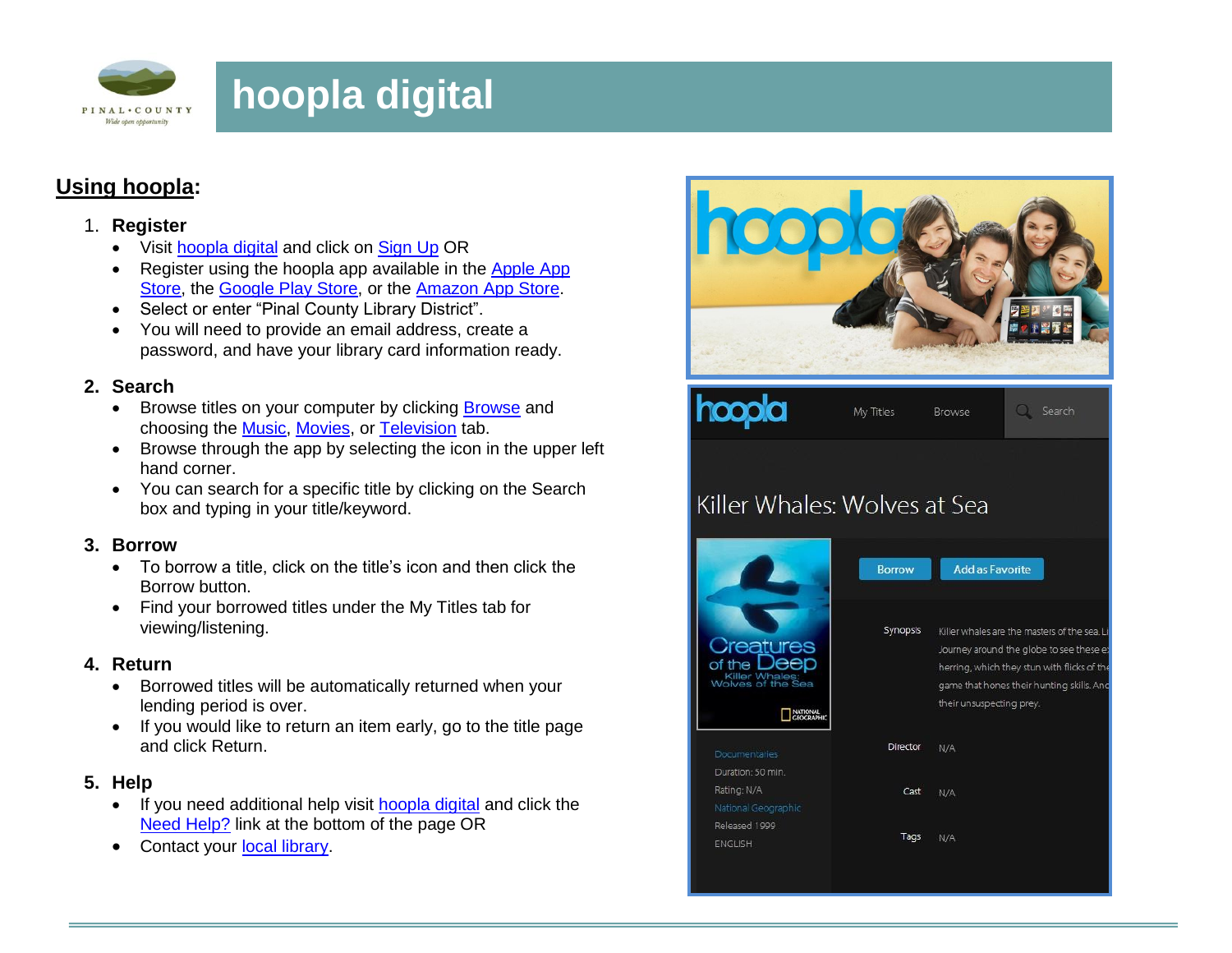**Q:** What **content** is available through hoopla?

**A:** hoopla provides thousands of movies, television shows, music, comics, and eBooks available for library patrons to stream on their mobile devices, tablets, or PC's. The Pinal County Library District currently provides audio books through [OneClickdigital.](http://pinalcoaz.oneclickdigital.com/Home/Whats%20Popular.aspx)

**Q:** What are the **lending policies**?

**A:** All hoopla content is available for simultaneous check out, meaning there are no waiting periods! All lending periods are set by hoopla's content providers.

- $\bullet$  Movies  $-3$  davs
- Television programs 3 days You can borrow TV shows by episode, not season
- Music 7 days You can borrow music by album, not single tracks
- Comics & eBooks 3 weeks

Users are limited to 5 checkouts per month.

Your account must be in good standing to use this service – if you have an expired account or fines that exceed \$10, you will not be able to log-in. If you have any questions about your library account, please contact your [local library.](http://pinalcountyaz.gov/Departments/Library/Locations/Pages/default.aspx)

#### **Q:** How do I **check-in** an item?

**A:** All titles will be turned in automatically at the end of the lending period. However, if you'd like to return an item early, just click on the Return button when looking at the item's title information page. There is not a renewal function, but as all hoopla content is always available, you have the option to borrow the item again.

**Q:** Are titles **downloaded** onto my device or computer?

**A:** All titles are available for streaming and most are available for download, based on studio or publisher restrictions. However,

titles are only available for download on supported mobile devices and tablets.

- iOS devices: Download using the Cloud icon in the bottom left hand corner.
- Android devices: Download using the Download button in the top right hand corner.
- Please remain logged in to hoopla to retain your downloaded content.

**Q**: Do I need to be connected to the **internet** to access hoopla?

**A:** Yes, to access hoopla and to stream the content over Wi-Fi, 3G and/or 4G (if it is available in your area) you must be connected to the internet.

**Q:** How can I view hoopla content on my **PC**?